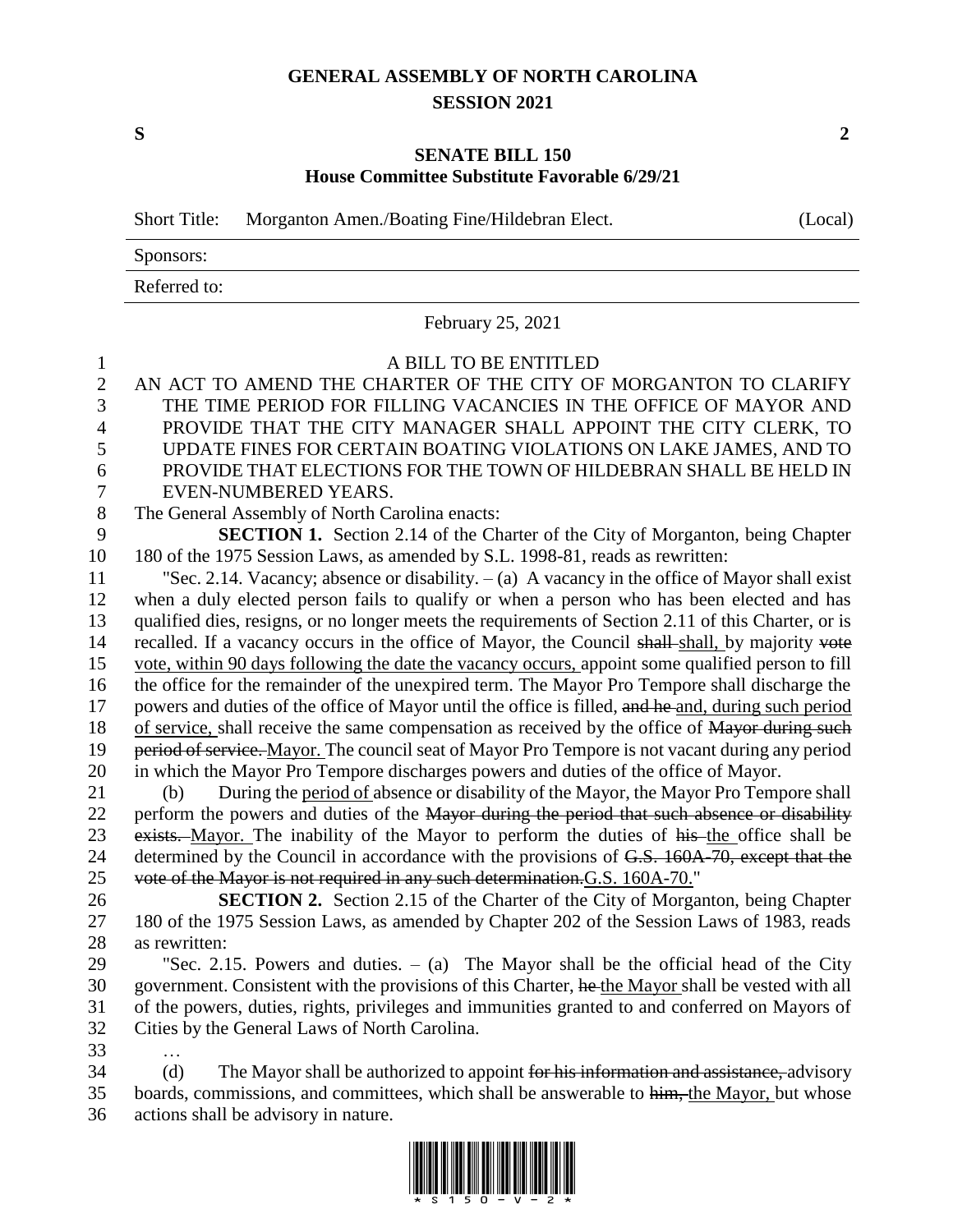|                | <b>General Assembly Of North Carolina</b><br><b>Session 2021</b>                                                                                                                               |
|----------------|------------------------------------------------------------------------------------------------------------------------------------------------------------------------------------------------|
| 1              | The Mayor shall perform such other duties consistent with this Charter as may be<br>(e)                                                                                                        |
| $\sqrt{2}$     | conferred upon him-the Mayor by ordinance of the Council."                                                                                                                                     |
| 3              | <b>SECTION 3.</b> Section 3.12 of the Charter of the City of Morganton, being Chapter                                                                                                          |
| $\overline{4}$ | 180 of the 1975 Session Laws, as amended, is repealed.                                                                                                                                         |
| $\mathfrak s$  | SECTION 4. Chapter 2 of Article IV of the Charter of the City of Morganton, being                                                                                                              |
| 6              | Chapter 180 of the 1975 Session Laws, as amended, reads as rewritten:                                                                                                                          |
| 7              | "Chapter 2. City Manager.                                                                                                                                                                      |
| 8              | "Sec. 4.11. Appointment, qualifications, term. – The Council shall appoint a City Manager                                                                                                      |
| 9              | to serve at its pleasure. The City Manager shall be appointed solely on the basis of his or her                                                                                                |
| 10             | executive and administrative qualifications, and he need not be a resident of the City or State                                                                                                |
| 11             | when appointed.                                                                                                                                                                                |
| 12             | "Sec. 4.12. Chief executive officer. - The City Manager shall be the chief executive officer                                                                                                   |
| 13             | of the City government. He or she shall be responsible to the Council for the proper and efficient                                                                                             |
| 14             | administration of the City government.                                                                                                                                                         |
| 15             | . "                                                                                                                                                                                            |
| 16             | <b>SECTION 5.</b> Section 4.21 of the Charter of the City of Morganton, being Chapter                                                                                                          |
| 17             | 180 of the 1975 Session Laws, as amended, reads as rewritten:                                                                                                                                  |
| 18             | "Sec. 4.21. City Clerk. – The Council shall designate the City Manager as City Clerk. He                                                                                                       |
| 19             | shall be responsible for keeping a journal of the proceedings of the Mayor and Council and                                                                                                     |
| 20             | maintaining, in a safe place, all records and documents pertaining to the affairs of the City. The                                                                                             |
| 21             | manager shall be authorized to delegate his responsibilities as City Clerk. The City Manager shall                                                                                             |
| 22             | appoint a City Clerk to serve at the City Manager's pleasure. The City Clerk shall act as secretary                                                                                            |
| 23             | to the City Council, keep the originals of all ordinances in a book especially provided for that                                                                                               |
| 24             | purpose, be responsible for giving notice of all meetings of the Council, keep a journal of the                                                                                                |
| 25<br>26       | proceedings of the Mayor and Council, maintain in a safe place all records and documents                                                                                                       |
| 27             | pertaining to the affairs of the City, and perform any other duties that may be required by law,<br>by the Council, or by the City Manager. The City Manager may appoint or provide for one or |
| 28             | more deputy City Clerks who shall have full authority to exercise and perform any of the powers                                                                                                |
| 29             | and duties of the City Clerk that the City Manager may specify."                                                                                                                               |
| 30             | <b>SECTION 6.</b> Chapter 5 of Article IV of the Charter of the City of Morganton, being                                                                                                       |
| 31             | Chapter 180 of the 1975 Session Laws, as amended, reads as rewritten:                                                                                                                          |
| 32             | "Chapter 5. Boards and Commissions.                                                                                                                                                            |
| 33             | "Sec. 4.41. General provisions. $-$ (a) Except as prescribed by General Law or special act of                                                                                                  |
| 34             | the General Assembly, the voting members of the Council (not including the Mayor, except in                                                                                                    |
| 35             | ease of equal division) shall have the authority to create commissions, councils or boards which                                                                                               |
| 36             | shall perform duties prescribed by the Council, including, but not limited to, making studies,                                                                                                 |
| 37             | conducting research and investigations, holding hearings, and preparing recommendations as to                                                                                                  |
| 38             | needed ordinances and resolutions; provided, the voting members of the Council shall be                                                                                                        |
| 39             | authorized to designate and name certain boards, commissions and committees to be appointed                                                                                                    |
| 40             | solely by the Mayor.                                                                                                                                                                           |
| 41             | "Sec. 4.42. Composition; appointment; bylaws. $-$ (a) Except as otherwise provide by law,                                                                                                      |
| 42             | the voting members of the Council (not including the Mayor, except in case of equal division)                                                                                                  |
| 43             | shall have the authority to provide for the manner of appointment, makeup and composition of                                                                                                   |
| 44             | such commissions, councils or boards, the periods of existence of same, and for the compensation                                                                                               |
| 45             | of such members and employees of same, in whole or in part. The Council may provide by                                                                                                         |
| 46             | ordinance for reimbursement of the actual and necessary expenses incurred by the members                                                                                                       |
| 47             | thereof in the performance of their official duties. The Council shall have the authority to                                                                                                   |
| 48             | annually appropriate and donate money derived from contributions and other nontax revenues                                                                                                     |
| 49             | for and to such commissions, councils and boards to provide for their operation, either in whole                                                                                               |
| 50             | or in part.                                                                                                                                                                                    |
| 51             |                                                                                                                                                                                                |